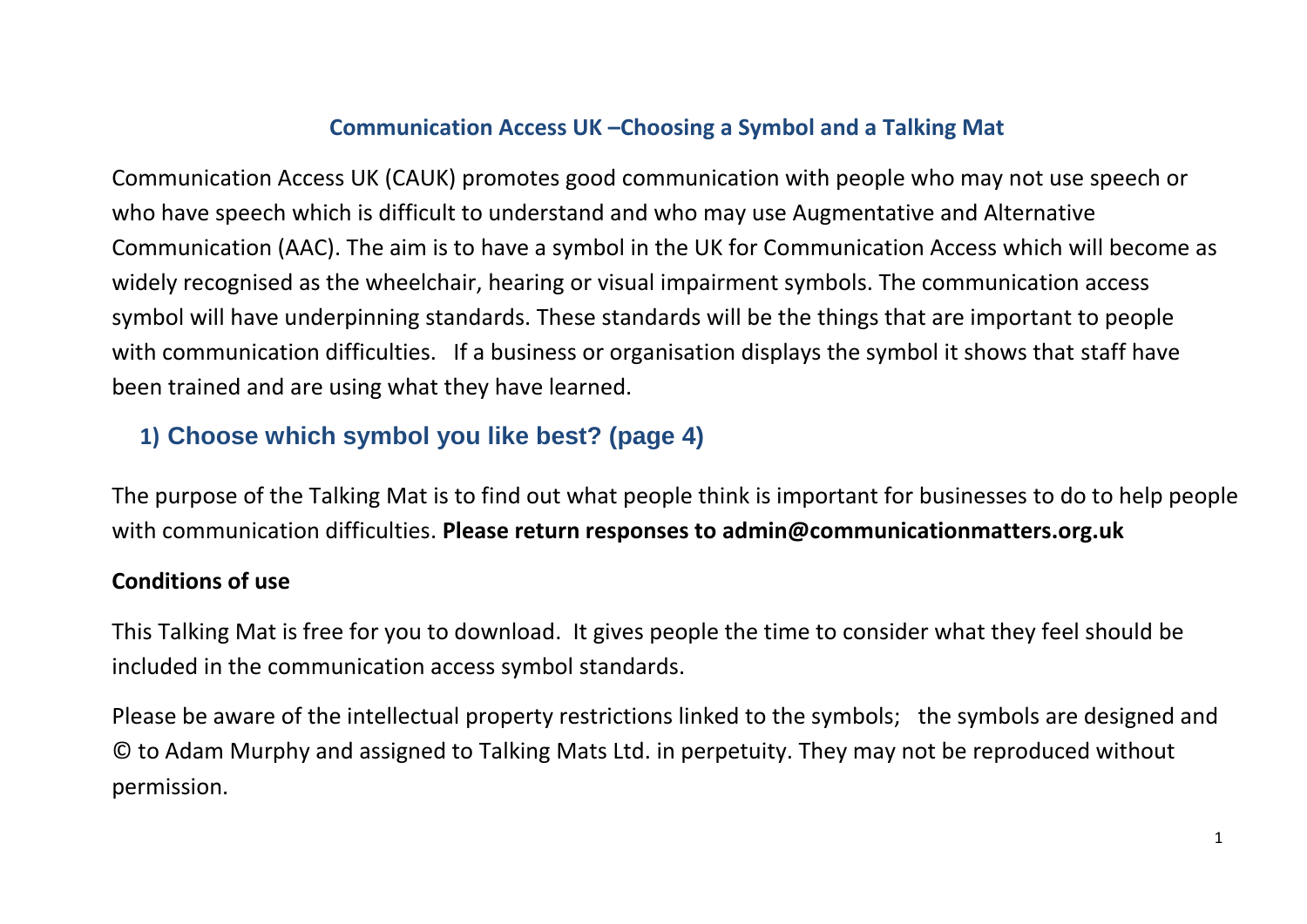If you want to use Talking Mats for other situations and more conversations, then Foundation training is recommended.<http://www.talkingmats.com/training/>

## **Prompt sheet and symbols for interviews. The symbols will need to be printed and cut up individually**

Start by defining the purpose– make sure the person knows that you are talking about communication standards for businesses, i.e how businesses and their staff can help people with communication difficulties.

2) Introduce the Talking Mat, e.g. 'This will help you think about the things that support your communication in shops and other businesses ' (top scale – *important/ not important*). Start each question with 'How do you feel about?.......

Use the symbols (page 4) one at a time, to ask about the things that are important to the person with a communication difficulty.

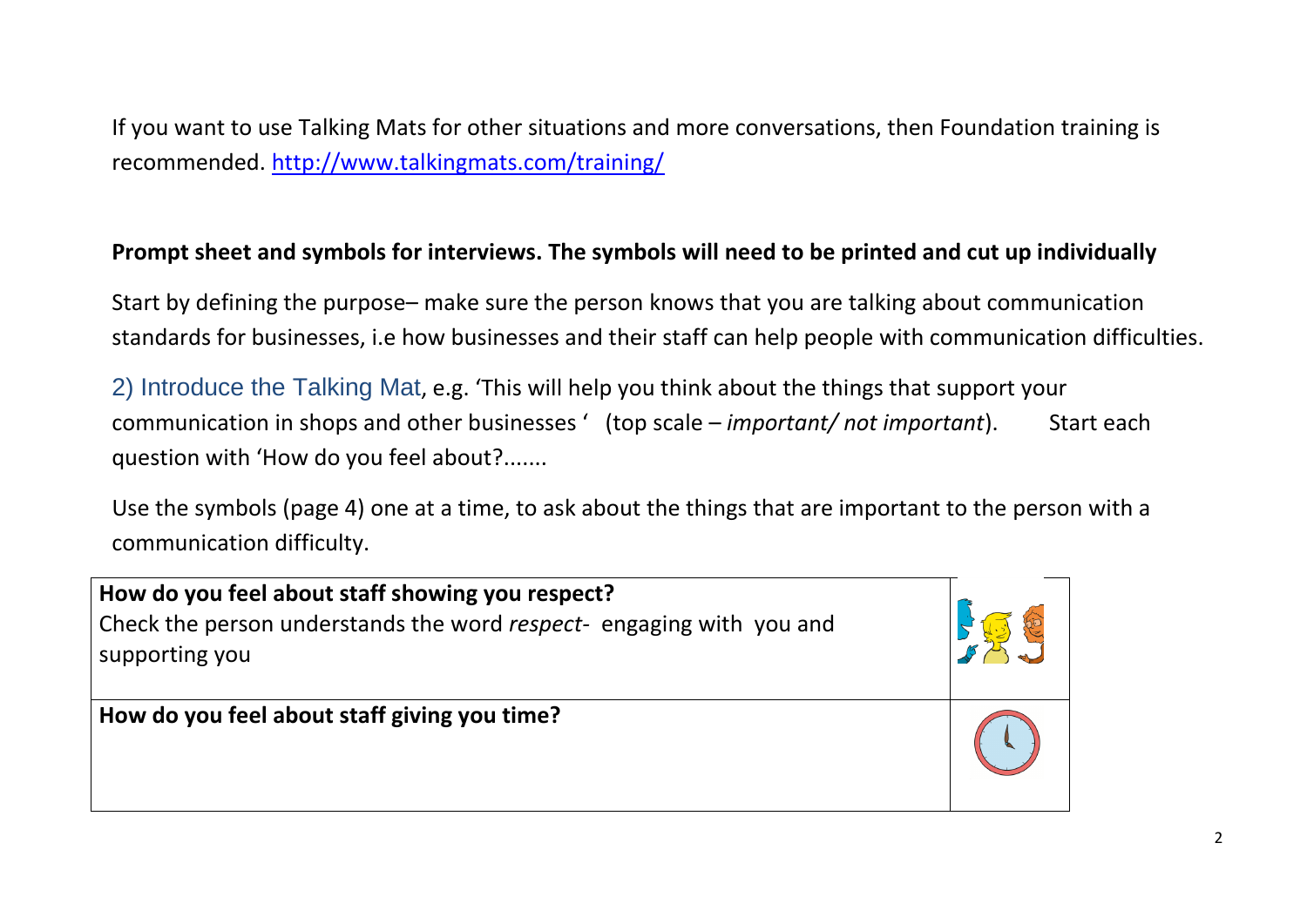| How do you feel about staff talking directly to you?                                                                          |  |
|-------------------------------------------------------------------------------------------------------------------------------|--|
| How do you feel about staff listening carefully to you?                                                                       |  |
| How do you feel about staff changing their communication to support you?<br>e.g. speaking slower, emphasizing important words |  |
| How do you feel about staff writing things down for you?                                                                      |  |